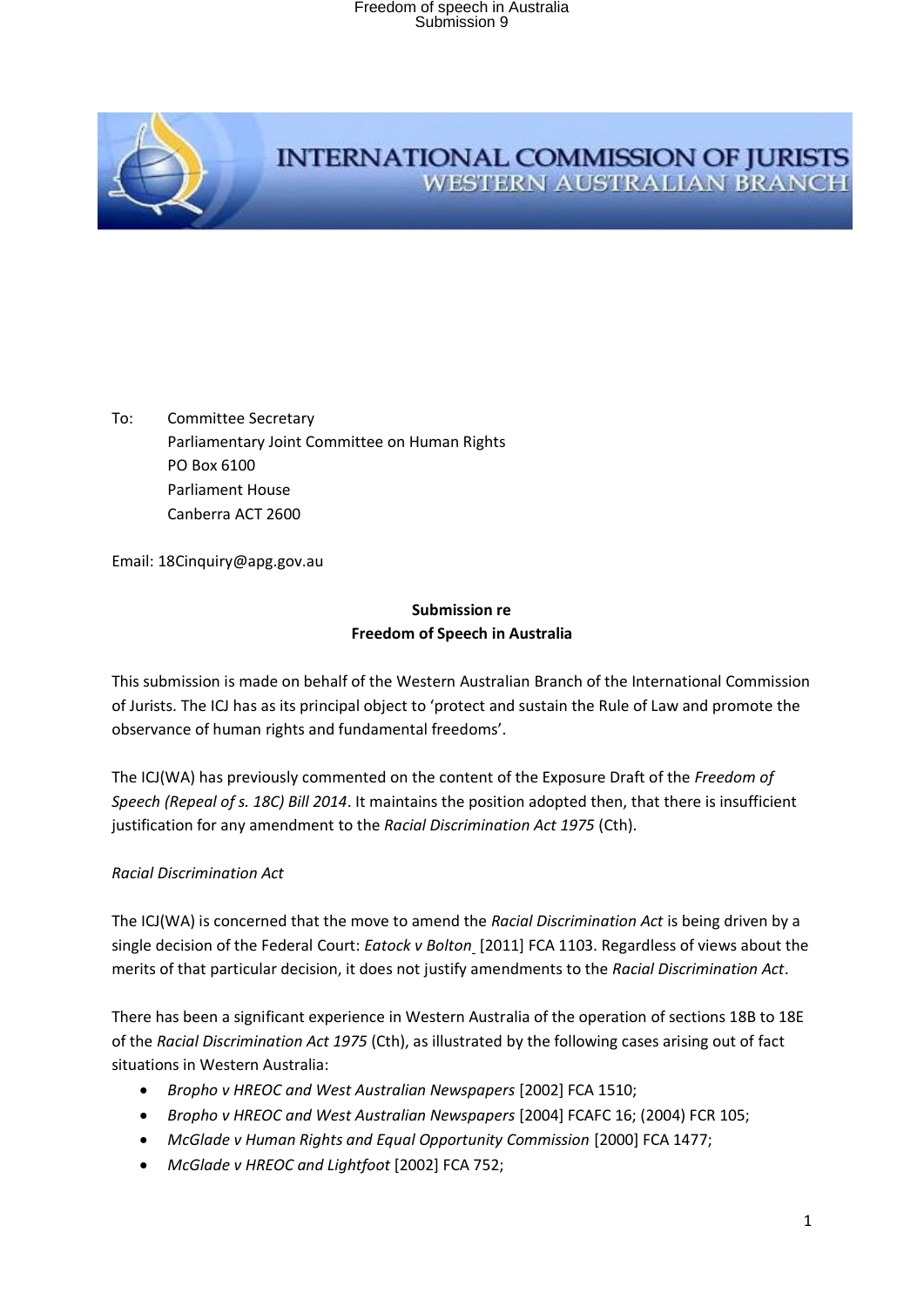- *McGlade v HREOC and Lightfoot* (2003) EOC 93-252; [2002] FCA 1457; (2002) 124 FCR 106;
- *Clarke v Nationwide News Pty Ltd trading as The Sunday Times* [2012] FCA 307.

While the cases which have gone to the Federal Court are of some significance, it should not be overlooked that the RDA imposes a compulsory conciliation process which precedes any Court process. The public benefit to be derived from that process, in terms of education and reconciliation of the participants, is not one which should be lost sight of by too narrow a focus upon the few examples of disputes which have been resolved in Court. The Australian Human Rights Commission plays an important role under the RDA in identifying and conciliating complaints and educating the public about what constitutes discrimination. The processes conducted by the Commission are important steps under the legislation which often result in the resolution of disputes, the dissipation of tensions and education and reconciliation of the participants. As a result, many complaints never proceed to applications in the Federal Court. It is a process which provides a venue for those who may have been vilified to seek a remedy where they may not have the resources to contemplate engaging in litigation against a well-resourced respondent.

Sections 18B-18E of the RDA were introduced as a result of the Racial Hatred Bill 1994 (Cth) (the Bill). The Bill was formed in response to a number of reports on racial violence including the *National Inquiry into Racist Violence*, the *Royal Commission into Aboriginal Deaths in Custody* and the Law Reform Commission's Report *Multiculturalism and the Law*.

French J in *Bropho v Human Rights & Equal Opportunity Commission* [\[2004\] FCAFC 16](http://www.austlii.edu.au/au/cases/cth/FCAFC/2004/16.html) pointed out that under these provisions "*free speech has been balanced against the rights of Australians to live free of fear and racial harassment*". He noted, at [70], that the then Attorney-General, Michael Lavarch, in his Second Reading Speech (Parl Deb H of R 15/11/94 at 3341) said –

> *'The requirement that the behaviour complained about should 'offend, insult, humiliate or intimidate' is the same as that used to establish sexual harassment in the* Sex Discrimination Act*. The commission is familiar with the scope of such language and has applied it in a way that deals with serious incidents only.'*

As French J, at [70], said –

In the light of the statutory policies so outlined the conduct caught by s 18C will be conduct which has, in the words of Kiefel J in the *Cairns Post* case at [16]:

*'Profound and serious effects not to be likened to mere slights.'*

The *Sex Discrimination Act 1974* (Cth) section 28A defines sexual harassment as unwelcome conduct of a sexual nature "in circumstances in which a reasonable person, having regard to all the circumstances, would have anticipated that the person harassed would be **offended, humiliated or intimidated**". Those provisions have not been found to be unreasonable in their operation in the context of that legislation.

The definition of 'vilify' proposed in the exposure draft, being 'to incite hatred against a person or persons' and the definition of 'intimidate', meaning to cause **physical** harm' ignores the serious harm that racial attacks can cause for people where there is no proven incitement of others to hatred or no physical harm caused, but still there is what ordinary members of the public would regard as vilification. An example of this is in *Clark v Nationwide News Pty Ltd trading as The Sunday*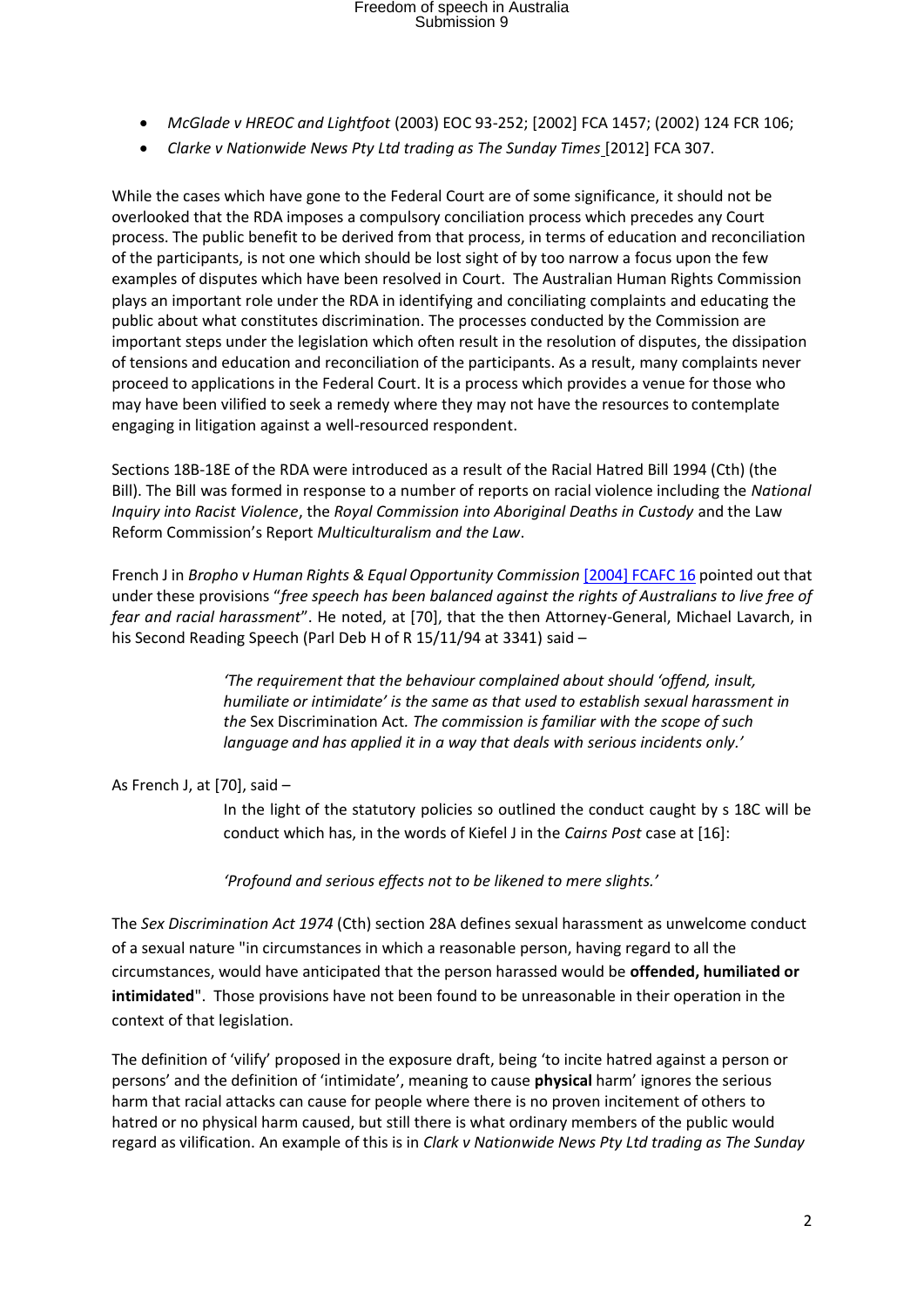*Times<sup>1</sup>* where the description of three Aboriginal boys aged 15, 11 and 10, who died in a motor vehicle accident involving a car allegedly stolen by an older cousin, as "scum" whom the commentator would use as "landfill" was described by Barker J, at [309], "so deeply offensive, insulting and humiliating that it is breathtaking". And yet there was no real prospect of proving that such a statement incited hatred, or that it caused physical harm.

Other cases which demonstrate the legitimacy of the requirement for a provision such as section 18C of the RDA, including the words "offend" and "humiliate" are:

- cases involving holocaust denial and anti-Semitism<sup>2</sup>; and
- a case in which an Aboriginal woman and her family were subjected to a torrent of abuse, including being called  $^{\prime\prime}$ .

In *Eatock v Bolt*,<sup>4</sup> Bromberg J stated that the ordinary (dictionary) meaning of the words 'offend, insult, humiliate or intimidate' used in previous cases was 'potentially quite broad' when read in the context of section 18C, that is more concerned with public mischief that is injurious to the public interest and social cohesiveness of society.<sup>5</sup>

Justice Bromberg found that 'offend' was wider than 'insult', 'humiliate' or 'intimidate', but should be interpreted conformably with the words chosen as its partners.<sup>6</sup>

The term 'insult' was found to be closely connected to a loss of or lowering of dignity.<sup>7</sup> As Justice Bromberg said in *Eatock v Bolt*: 8

*The definitions of 'insult' and 'humiliate' are closely connected to a loss of or lowering of dignity. The word 'intimidate' is apt to describe the silencing consequences of the dignity denying impact of racial prejudice as well as the use of threats of violence. The word 'offend' is potentially wider, but given the context, 'offend' should be interpreted conformably with the words chosen as its partners.*

This is the same for the term 'humiliate', which also carries with it a meaning of:

*…more than destruction of self-perception or self-esteem of a person. It affects others in the community by lowering their regard for, and demeaning the worthiness of, the person, or persons, subjected to that conduct. It stimulates contempt or hostility between groups of people within the community and it is the intent of the Act that such socially corrosive conduct be controlled.*<sup>9</sup>

<sup>11</sup> [2012] FCA 307; (2012) 201 FCR 389.

<sup>2</sup> *Jones v Scully* (2002) 120 FCR 243; *Jones v Toben* [2002] FCA 1150

<sup>3</sup> *Campbell v Kirstenfeldt* [2008] FMCA 1356.

<sup>4</sup> [2011] FCA 1103.

<sup>5</sup> Ibid [263].

<sup>6</sup> Ibid [265].

<sup>7</sup> Ibid.

<sup>8</sup> (2011) 197 FCR 261, 324 [265].

<sup>9</sup> Ibid [266], citing Lee J in *Bropho* (2004) 135 FCR 105 at [138]*.*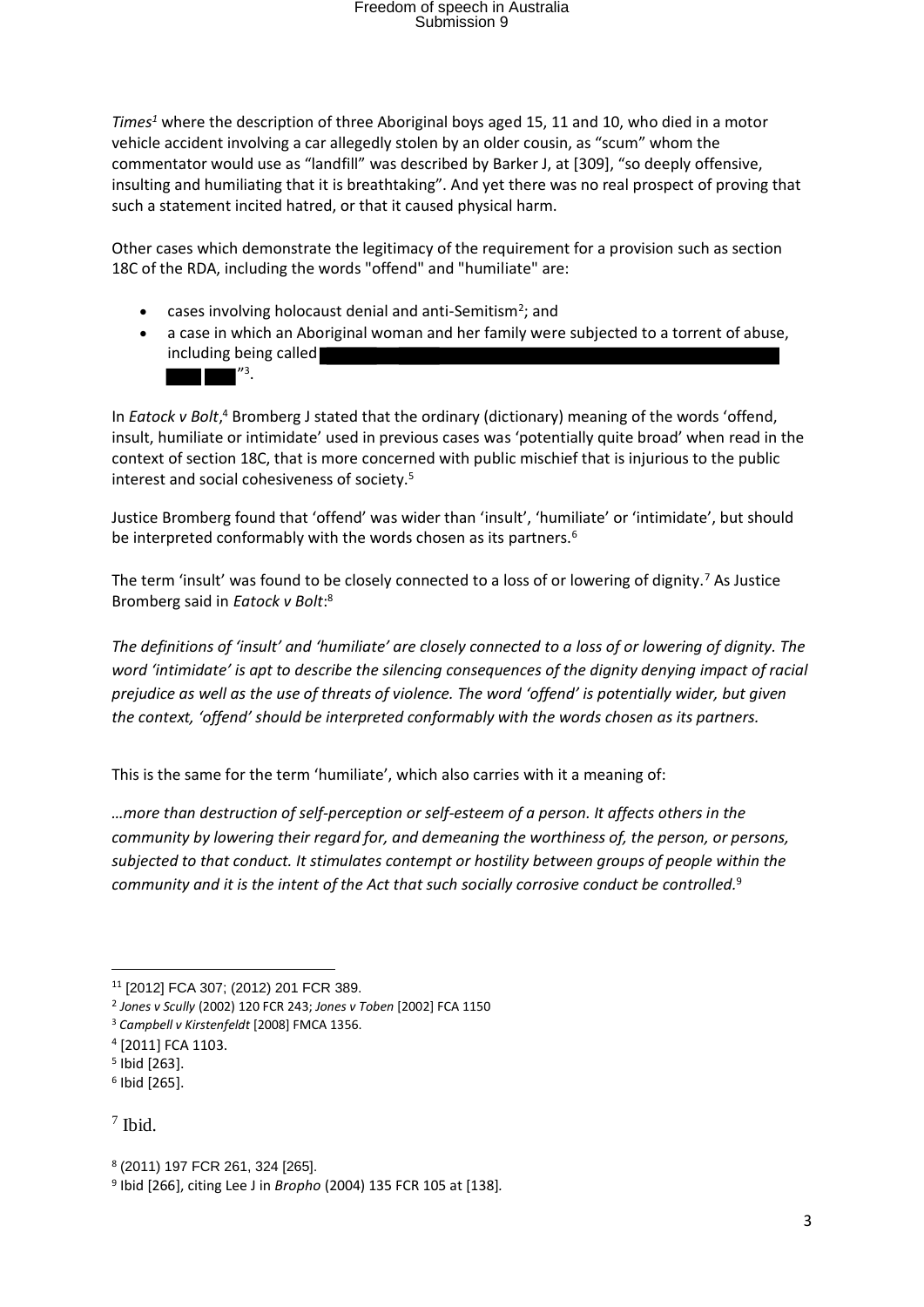Justice Bromberg also observed that, 'intimidate' means silencing consequences of the dignity denying impact of racial prejudice as well as the use of threats of violence, $10$  but noted that in *Bropho,*<sup>11</sup> this term was also interchangeable with the definition of 'humiliate' extracted directly above – 'more than destruction of self-perception or self-esteem of a person'.<sup>12</sup>

Justice Bromberg stated that the effect of the terms, taken together, is to apply to personal hurt *in conjunction with* 'some public consequence' that needn't be significant, but threatens the protection of the public interest that Part IIAof the RDA is required to protect.<sup>13</sup> Justice Bromberg summarised such acts as 'conduct which invades or harms the dignity of an individual or group, involves a public mischief in the context of an Act which seeks to promote social cohesion'.<sup>14</sup>

Cases which have excited a lot of interest in the current debate, but which have not been the subject of a full consideration of their legal merits, are the complaints about a Bill Leak cartoon published in *The Australian* and the complaint of *Prior against the Queensland University of Technology & others*.

The Leak cartoon was the subject of a highly publicised complaint by Melissa Dinnigan, which has been discontinued.<sup>15</sup> There remain two complainants by Kevin Gunn and Bruce Till.<sup>16</sup> Those complaints have yet to reach the stage of conciliation. The impact of section 18D upon those complaints has yet to be determined. However, the *Bropho* decision must be considered as indicative of a possible result.

In the *Prior* case Judge Jarrett in his decision on 4 November 2016 made a point of saying<sup>17</sup> that he had not dealt with the arguments in respect of section 18D of the RDA.

#### *Constitutional basis of section 18C*

The RDA was introduced in 1975 to make racial discrimination unlawful in Australia, 'and to provide an effective means of combating racial prejudice' in Australia in accordance with the obligations set out in the *International Covenant on the Elimination of All Forms of Racial Discrimination* (ICERD),<sup>18</sup> in particular Article 2, which provides that:

*States Parties shall, when the circumstances so warrant, take, in the social, economic, cultural and other fields, special and concrete measures to ensure the adequate development and protection of certain racial groups or individuals belonging to them, for the purpose of guaranteeing them the full and equal enjoyment of human rights and fundamental freedoms.*

<sup>10</sup> Ibid [265].

<sup>11</sup> (2004) 135 FCR 105, [138] per Lee J.

<sup>12</sup> [2011] FCA 1103, [266].

<sup>13</sup> Ibid [267].

 $14$  Ibid.

<sup>15</sup> *The Weekend Australian*, November 5-6, p 4; November 12-13, p 4.

<sup>16</sup> *The Weekend Australian*, November 5-6, pp 1 and 4.

<sup>&</sup>lt;sup>17</sup> Prior v Queensland University of Technology v Others [2016] FCCA 2853, at [80].

<sup>18</sup> Commonwealth, *Parliamentary Debates*, House of Representatives, 13 February 1975, 285 (Keppel Earl Enderby QC, Attorney-General and Minister for Customs and Excise). *International Convention on the Elimination of All Forms of Racial Discrimination*, opened for signature 21 December 1965, 660 UNTS 195 (entered into force 4 January 1969) ('ICERD').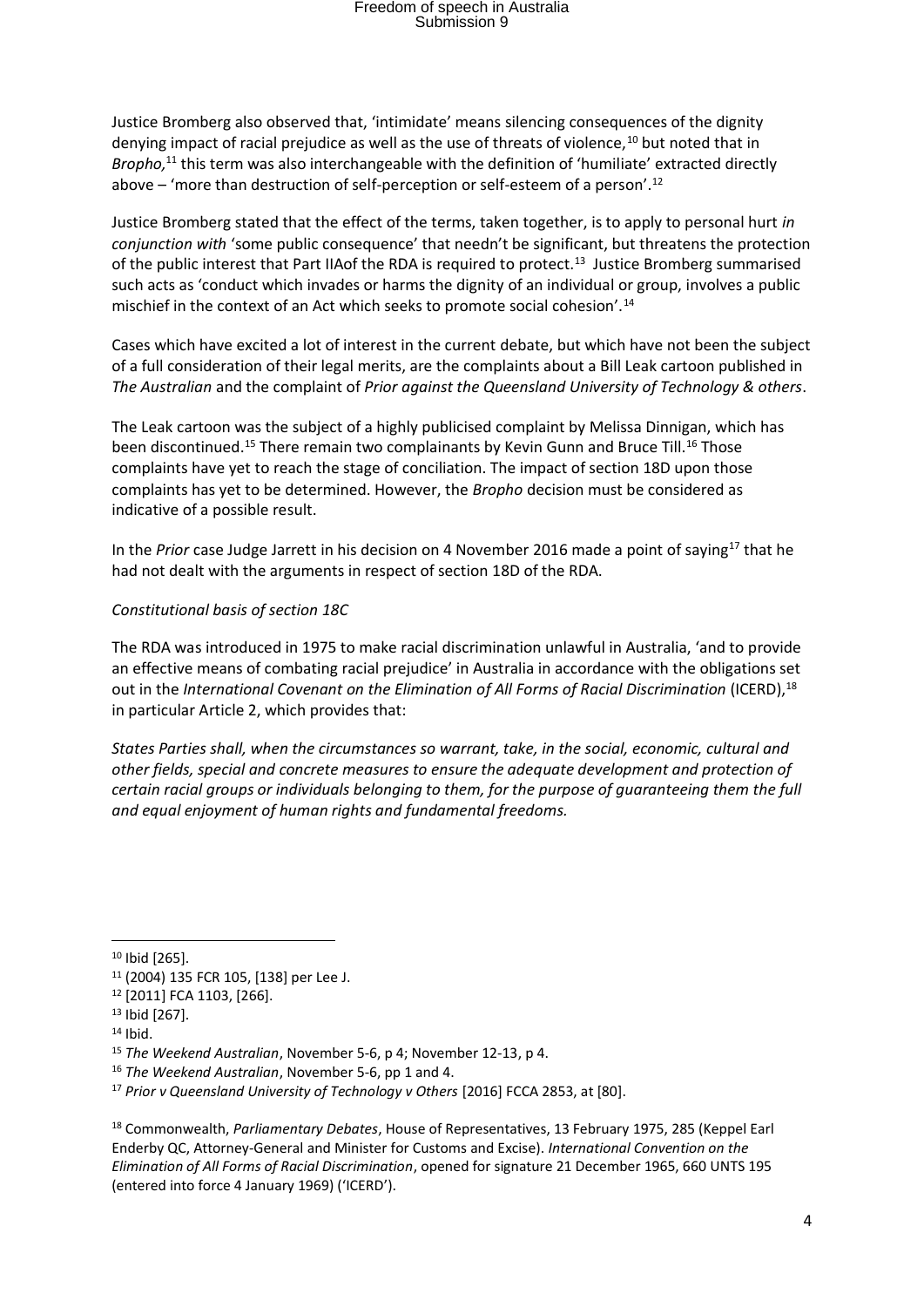Part IIA of the RDA, which was introduced in 1995 following the passage of the *Racial Hatred Bill 1994* (Cth)*,* originally included offences relating to racist violence and a civil provision that made incitement to racist hatred and hostility unlawful.<sup>19</sup>

The Bill was introduced to implement Article 4 of the ICERD and in response to recommendations of three inquiries: the Human Rights and Equal Opportunity Commission (HREOC)'s *National Inquiry into Racist Violence* 1991, the *Royal Commission into Aboriginal Deaths in Custody* 1991 (the Royal Commission), and the Australian Law Reform Commission's *Multiculturalism and the Law Report* 1992 No. 57 (the ALRC's Report).

Like the balance of the RDA, Part IIA is supported by the External Affairs Power under section 51(xxix) of the *Australian Constitution*. 20

Part IIA of the RDA is titled 'Prohibition of offensive behaviour based on racial hatred'. It contains five provisions – sections 18B to F. Sections 18C and 18D are critical, with the other provisions clarifying their scope and application.

Section 18C, by proscribing acts which are judged objectively to be offensive to a class of persons because of their race or ethnic origin, comprises a measure protecting persons within that racial group and guaranteeing them enjoyment of their human rights and fundamental freedoms; as Australia has agreed it will do, by subscribing to Article 2 of the CERD.

Section 18C is also consistent with obligations which Australia has adopted under the *International Convention on Civil and Political Rights* (ICCPR). Article 19 of the ICCPR recognises the right to freedom of expression, but Article 19(3) notes that freedom of expression "carries with it special duties and responsibilities" and is subject to restrictions provided by law and necessary "for respect of the rights and reputations of others". Section 18C is just such a restriction necessary to protect the human rights and reputations of racial groups.

The reach of section 18C is appropriate and adapted to the implementation of Australia's treaty obligations recited above.<sup>21</sup> The appropriateness of  $s$  18C is enhanced by the exemptions from the operation of section 18C provided for by [Section](http://www.austlii.edu.au/au/legis/cth/consol_act/rda1975202/s18d.html) 18D. The statutory exceptions in s 18D are analogous to the defences to defamation, and indicate that s 18C is a form of statutory protection to the reputation of a person or persons arising from membership of a racial or ethnic group.

.

<sup>19</sup> Initially these reforms were pursued via the *Racial Discrimination Amendment Bill 1992* (Cth). This Bill lay in the Parliament in 1992-1993 to allow public discussion and scrutiny. A federal election was announced early in 1993, resulting in the lapse of the Bill. On 10 November 1994, a revised version of the Bill, the *Racial Hatred Bill 1994* (Cth), was introduced in the House of Representatives. The Bill included proposed criminal offences for incitement to racial violence and a civil penalty regime. On 2 February 1995 the Senate referred the Bill to the Senate Standing Committee on Legal and Constitutional Affairs for inquiry and report.

<sup>20</sup> *Koowarta v Bjelke Petersen* (1982) 153 CLR 168.

<sup>21</sup> Cp Finlay, L, Zimmermann, A and Forrester, J, *Section 18 is too broad and too vague and should be repealed*  <http://theconversation.com/section-18c-is-too-broad-and-too-vague-and-should-be-repealed-64482> posted 31 August 2016.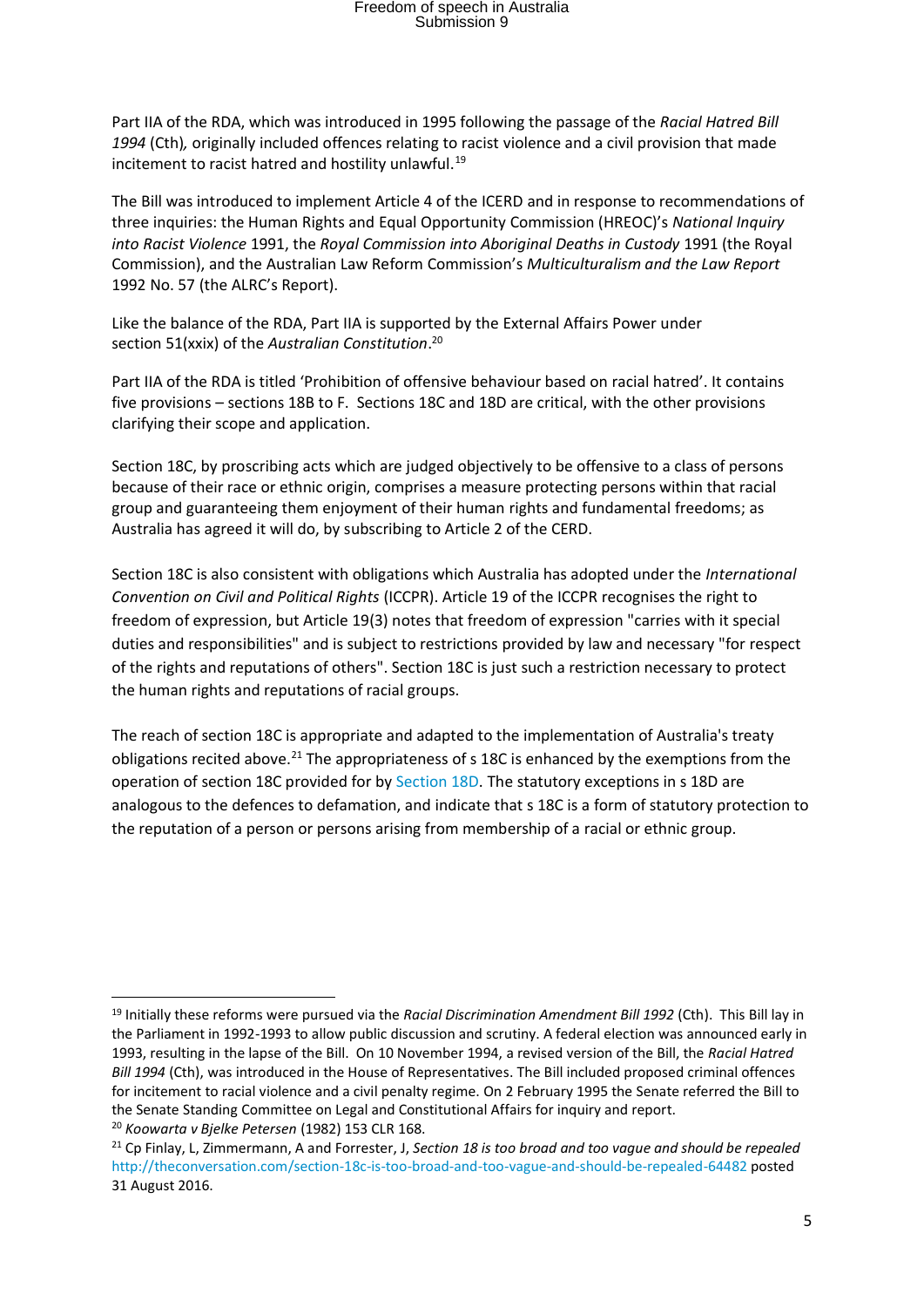The operation together of Sections 18C and 18D is consistent with the freedom of political communication implied from the right of the people to choose their political representatives: *Lange v Australian Broadcasting Corporation<sup>22</sup>*; *Coleman v Power<sup>23</sup>* .

The freedom is not absolute. It is limited to what is "reasonably appropriate and adapted to serve a legitimate end in a manner which is compatible with the system of responsible government prescribed by the Constitution": *Lange* at 567; *Coleman v Power* at 32, 50-51, 78 and 82.

It should be kept in mind that section 18C makes acts unlawful but not criminal.<sup>24</sup> It serves as a means of balancing civil rights between members of our society.

#### *Constitutionally implied freedom of speech*

This debate is occurring in a context where in Australia there is no guarantee of a right to freedom of speech under any express constitutional or statutory provision. On the contrary, any presumption of freedom of speech is qualified by laws dealing with defamation, obscenity, public order, copyright, censorship and consumer protection. All of these categories of law recognise that there are legitimate countervailing interests which require the imposition of limitations upon freedom of expression.

The Courts have implied into the *Constitution* (Cth) a freedom of communication upon matters relating to government and politics, as an indispensible incident of representative government, provided the material was not published recklessly or with malice and the publication was reasonable in the circumstances<sup>25</sup>; or was not actuated by malice: *Lange v Australian Broadcasting* Corporation (1997) 189 CLR 520; see *Eatock v Bolt* [2011] FCA 1103, at [230].

As McHugh J said in *APLA Limited v Legal Services Commissioner (NSW)* [2005] HCA 44; 224 CLR 322; 79 ALJR 1620, at [58]-[59] and [61]<sup>26</sup>:

> 58. Since the decision of this Court in *Coleman v Power<sup>27</sup>*, the test for determining whether a law infringes the freedom recognised in *Lange<sup>28</sup>* is:

When a law of a State or federal Parliament or a Territory legislature is alleged to infringe the requirement of freedom of communication imposed by [ss](http://www.austlii.edu.au/au/legis/cth/consol_act/coaca430/s7.html) 7, [24,](http://www.austlii.edu.au/au/legis/cth/consol_act/coaca430/s24.html) [64](http://www.austlii.edu.au/au/legis/cth/consol_act/coaca430/s64.html) or [128](http://www.austlii.edu.au/au/legis/cth/consol_act/coaca430/s128.html) of the [Constitution,](http://www.austlii.edu.au/au/legis/cth/consol_act/coaca430/) two questions must be answered before the validity of the law can be determined. First, does the law effectively burden freedom of communication about government or political matters either in its terms, operation or effect? Second, if the law effectively burdens that freedom, is the law reasonably appropriate and adapted to serve a legitimate end in a manner which is compatible

<sup>22</sup> (1997) 189 CLR 520 at 559.

<sup>23</sup> (2004) 220 CLR 1.

<sup>24</sup> See the Note to section 18C of the *Racial Discrimination Act 1975* (Cth) (RDA).

<sup>25</sup> *Theophanus v Herald & Weekly Times* (1994) 182 CLR 104; *Stephens v Western Australian Newspapers Ltd* (1994) 182 CLR 211.

<sup>&</sup>lt;sup>26</sup> See also APLA Limited v Legal Services Commissioner (NSW) [2005] HCA 44; 224 CLR 322; 79 ALJR 1620, per Gleeson CJ and Heydon J at [27]; Gummow J at [213]; Callinan J at [447]-[448]

<sup>27</sup> [\[2004\] HCA 39;](http://www.austlii.edu.au/au/cases/cth/HCA/2004/39.html) [\(2004\) 78 ALJR 1166](http://www.austlii.edu.au/cgi-bin/LawCite?cit=%282004%29%2078%20ALJR%201166) at 118[5 \[92\],](http://www.austlii.edu.au/au/cases/cth/HCA/2004/39.html#para92) [94], 1201 [196], 1203-1204 [211], 1207 [228][; 209 ALR 182](http://www.austlii.edu.au/cgi-bin/LawCite?cit=209%20ALR%20182) at 207-208, 229-230, 233, 238-239.

<sup>28</sup> [\[1997\] HCA 25;](http://www.austlii.edu.au/au/cases/cth/HCA/1997/25.html) [\(1997\) 189 CLR 520](http://www.austlii.edu.au/cgi-bin/LawCite?cit=%281997%29%20189%20CLR%20520) at 567-568.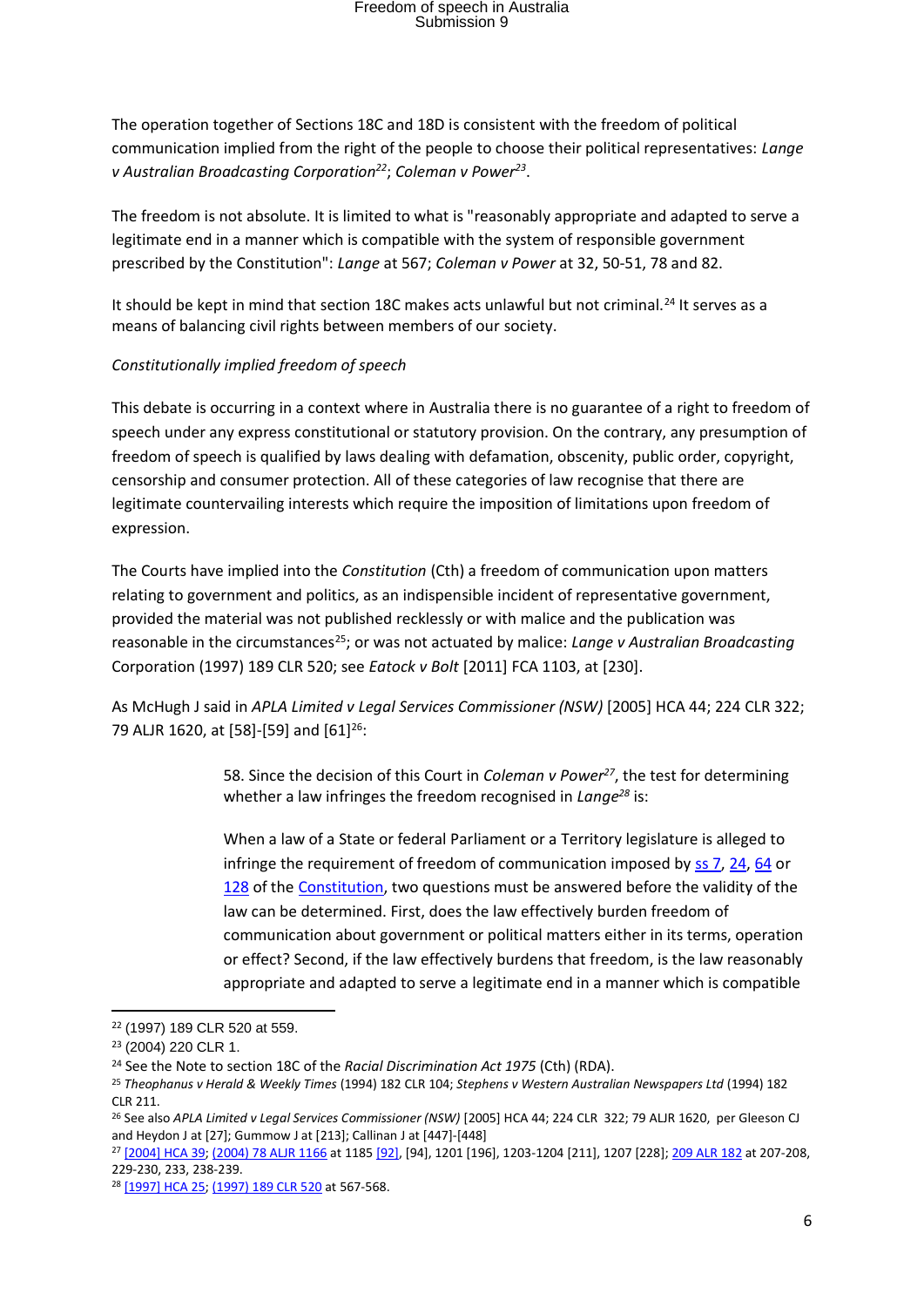with the maintenance of the constitutionally prescribed system of representative and responsible government and the procedure prescribed by [s 128](http://www.austlii.edu.au/au/legis/cth/consol_act/coaca430/s128.html) for submitting a proposed amendment of the [Constitution](http://www.austlii.edu.au/au/legis/cth/consol_act/coaca430/) to the informed decision of the people. If the first question is answered "yes" and the second is answered "no", the law is invalid.

59. The first question then is whether the communication falls within the protected area of communication. That is, is it a communication concerning a government or political matter? If the answer to that question is "No", then the question of whether the law is reasonably appropriate and adapted does not arise.

…

61. The freedom of political or governmental communication, identified in *Lange*, is tied to the specific provisions of the [Constitution](http://www.austlii.edu.au/au/legis/cth/consol_act/coaca430/) that deal with the requirement for free and direct elections of the Houses of Parliament, executive responsibility to Parliament and the referendum procedure for amending the **Constitution**. The freedom is necessary to give effect to the requirements of direct elections for the Senate and the House of Representatives i[n ss 7](http://www.austlii.edu.au/au/legis/cth/consol_act/coaca430/s7.html) and [24](http://www.austlii.edu.au/au/legis/cth/consol_act/coaca430/s24.html) respectively, the involvement of electors in a referendum under s [128,](http://www.austlii.edu.au/au/legis/cth/consol_act/coaca430/s128.html) the exercise of executive power by Ministers who are members of the House of Representatives or Senate and thus responsible to the electorate under  $\frac{1}{25}$  62 and  $\frac{64}{10}$ , the control of supply to the Executive by the Parliament i[n s 83](http://www.austlii.edu.au/au/legis/cth/consol_act/coaca430/s83.html) and the sittings of Parliament protected by parliamentary privilege under  $\underline{s s 6}$  and  $\underline{49}$  of th[e Constitution.](http://www.austlii.edu.au/au/legis/cth/consol_act/coaca430/)

Gummow J in *APLA Limited*<sup>29</sup> takes up the discussion and fully describes the doctrine as follows:

The doctrine for which *Lange* is authority, as reformulated in *Coleman v Power<sup>30</sup>*, is as follows. Where a law of a State or federal Parliament or a Territory legislature is alleged to infringe the requirement of freedom of communication imposed by [ss](http://www.austlii.edu.au/au/legis/cth/consol_act/coaca430/s7.html) 7, [24,](http://www.austlii.edu.au/au/legis/cth/consol_act/coaca430/s24.html) [64](http://www.austlii.edu.au/au/legis/cth/consol_act/coaca430/s64.html) or [128](http://www.austlii.edu.au/au/legis/cth/consol_act/coaca430/s128.html) of the [Constitution,](http://www.austlii.edu.au/au/legis/cth/consol_act/coaca430/) two questions are to be answered. The first question was stated in *Lange* as follows<sup>31</sup>:

"First, does the law effectively burden freedom of communication about government or political matters either in its terms, operation or effect<sup>32</sup>?"

The second question, as reformulated in *Coleman*, asks<sup>33</sup>:

"[I]f the law effectively burdens that freedom, is the law reasonably appropriate and adapted to serve a legitimate end [in a manner] which is compatible with the

.

<sup>29</sup> At [213].

<sup>30</sup> [\[2004\] HCA 39;](http://www.austlii.edu.au/au/cases/cth/HCA/2004/39.html) [\(2004\) 78 ALJR 1166](http://www.austlii.edu.au/cgi-bin/LawCite?cit=%282004%29%2078%20ALJR%201166) at 118[5 \[93\],](http://www.austlii.edu.au/au/cases/cth/HCA/2004/39.html#para93) 1201 [196], 1203-1204 [211]; [\[2004\] HCA 39;](http://www.austlii.edu.au/au/cases/cth/HCA/2004/39.html) [209 ALR 182](http://www.austlii.edu.au/cgi-bin/LawCite?cit=209%20ALR%20182) at 207-208, 229-230, 233.

<sup>31</sup> [\[1997\] HCA 25;](http://www.austlii.edu.au/au/cases/cth/HCA/1997/25.html) [\(1997\) 189 CLR 520](http://www.austlii.edu.au/cgi-bin/LawCite?cit=%281997%29%20189%20CLR%20520) at 567.

<sup>32</sup> cf *Cunliffe v The Commonwealth* [\[1994\] HCA 44;](http://www.austlii.edu.au/au/cases/cth/HCA/1994/44.html) [\(1994\) 182 CLR 272](http://www.austlii.edu.au/cgi-bin/LawCite?cit=%281994%29%20182%20CLR%20272) at 337.

<sup>33</sup> [\[2004\] HCA 39;](http://www.austlii.edu.au/au/cases/cth/HCA/2004/39.html) [\(2004\) 78 ALJR 1166](http://www.austlii.edu.au/cgi-bin/LawCite?cit=%282004%29%2078%20ALJR%201166) at 1201 [\[196\];](http://www.austlii.edu.au/au/cases/cth/HCA/2004/39.html#para196) [\[2004\] HCA 39;](http://www.austlii.edu.au/au/cases/cth/HCA/2004/39.html) [209 ALR 182](http://www.austlii.edu.au/cgi-bin/LawCite?cit=209%20ALR%20182) at 229.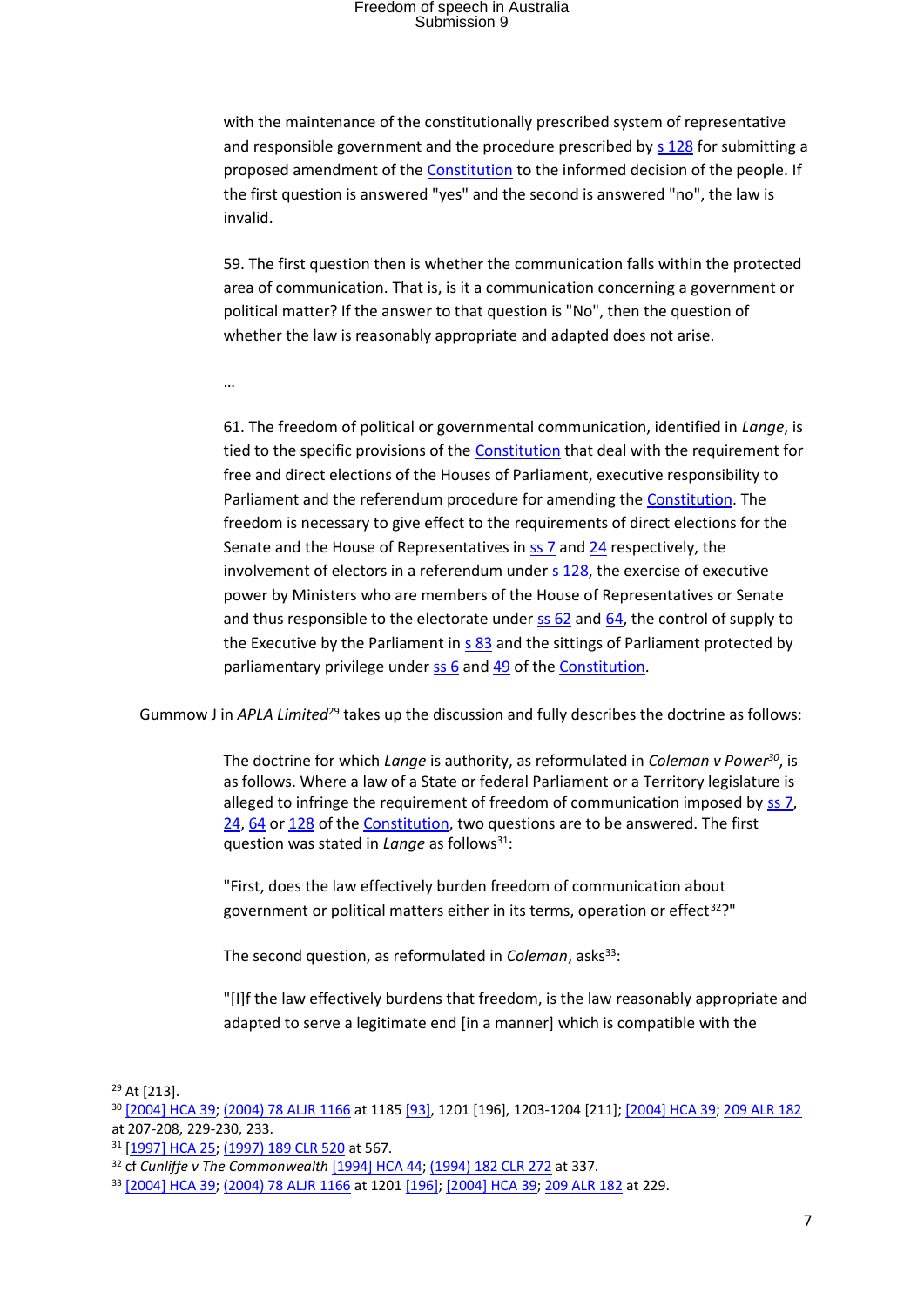maintenance of the constitutionally prescribed system of representative and responsible government"?

Apposite to the present discussion, in *APLA* Limited, Hayne J at [381]-[382], makes the point that –

> The implied freedom of political communication is a limitation on legislative power; it is not an individual right. It follows that, in deciding whether the freedom has been infringed, the central question is what the impugned law does, not how an individual might want to construct a particular communication… The political point can be made if it is shorn of reference to the subjects with which the impugned regulations deal.

The freedom of expression arising from the *Constitution* precludes the curtailment of that freedom by an exercise of legislative or executive power. It is by that standard that the present provisions of the RDA are to be judged. Attempts to challenge the validity of the present content of sections 18A to 18D on the basis that they are contrary to that implied freedom have failed: see *Toben v Jones<sup>34</sup>* .

As Carr J pointed out in *Toben v Jones<sup>35</sup>* –

The preamble to the Act relevantly reads as follows:

*`An Act relating to the Elimination of Racial and other Discrimination*

*WHEREAS a Convention entitled the "International Convention on the Elimination of all Forms of Racial Discrimination" (being the Convention a copy of the English text of which is set out in the Schedule) was opened for signature on 21 December 1965:*

*AND WHEREAS the Convention entered into force on 2 January 1969:*

*AND WHEREAS it is desirable, in pursuance of all relevant powers of the Parliament, including, but not limited to, its power to make laws with respect to external affairs, with respect to the people of any race for whom it is deemed necessary to make special laws and with respect to immigration, to make the provisions contained in this Act for the prohibition of racial discrimination and certain other forms of discrimination and, in particular, to make provision for giving effect to the Convention:'* 

Carr  $J^{36}$  noted that  $-$ 

The Act in its then form (i.e. prior to the insertion of Part IIA) was held by the High Court of Australia [in *Koowarta v Bjelke-Petersen* [\[1982\] HCA 27;](http://www.austlii.edu.au/au/cases/cth/HCA/1982/27.html) [\(1982\) 153 CLR](http://www.austlii.edu.au/cgi-bin/LawCite?cit=%281982%29%20153%20CLR%20168?stem=0&synonyms=0&query=racial%20villification)  [168\]](http://www.austlii.edu.au/cgi-bin/LawCite?cit=%281982%29%20153%20CLR%20168?stem=0&synonyms=0&query=racial%20villification) to be constitutionally valid, as an exercise of the external affairs power

<sup>34</sup> [2003] FCAFC 137.

<sup>35</sup> [2003] FCAFC 137, at [13].

<sup>36</sup> At [17].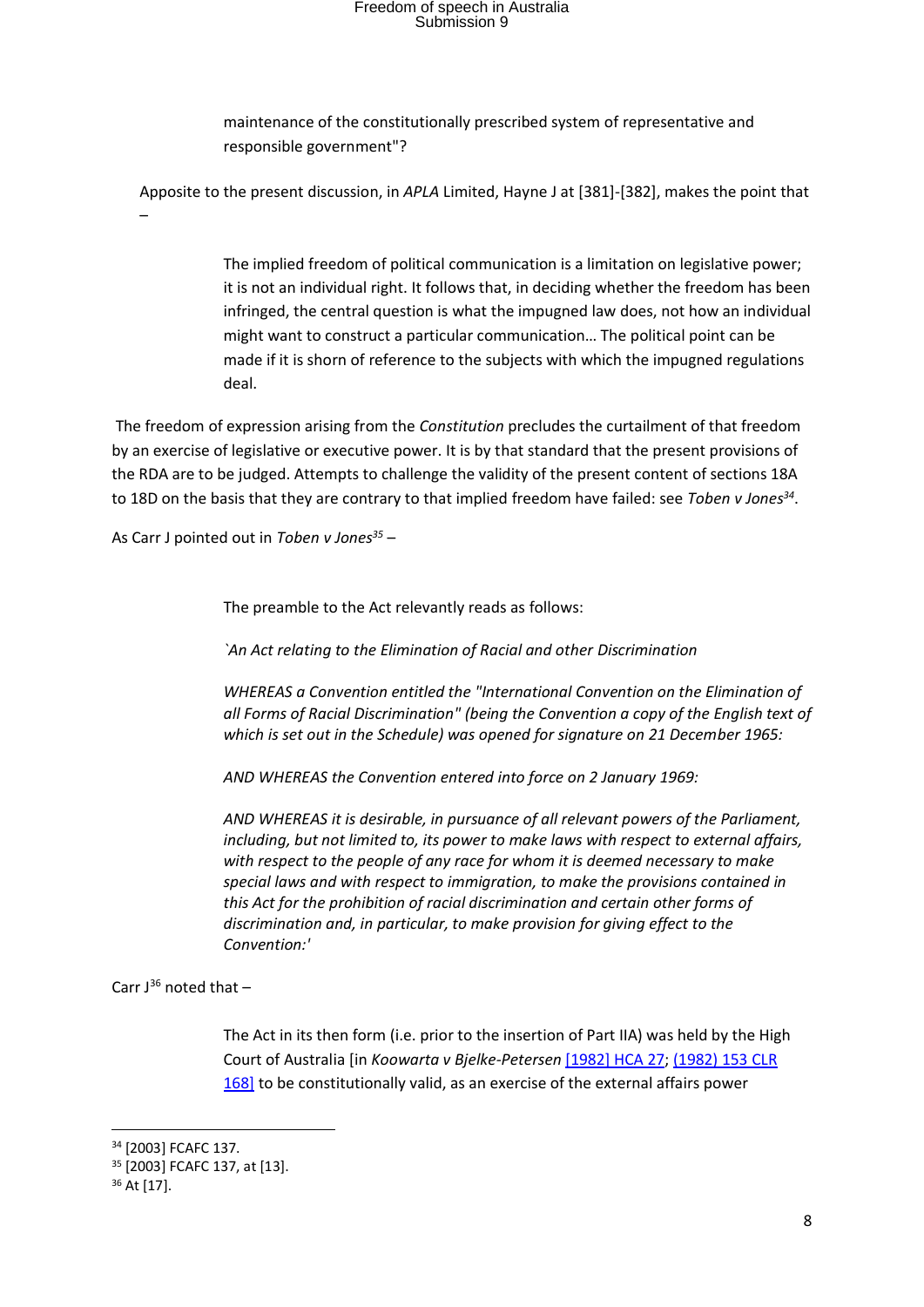conferred by  $s$  51( $x$ xix) of th[e Constitution.](http://www.austlii.edu.au/au/legis/cth/consol_act/coaca430/) It was common ground that the constitutional validity o[f Part IIA](http://www.austlii.edu.au/au/legis/cth/consol_act/coaca430/index.html#p2a) depended upon whether it too was an exercise of the external affairs power. As the Solicitor-General submitted, one basis on which the requisite connection with the subject-matter of "external affairs" is established is that the law is reasonably capable of being considered as appropriate and adapted to implementing a treaty to which Australia is a party: *Victoria v The Commonwealth*  [\(1996\) 187 CLR 416.](http://www.austlii.edu.au/cgi-bin/LawCite?cit=%281996%29%20187%20CLR%20416?stem=0&synonyms=0&query=racial%20villification) 

Carr  $J^{37}$  took account of the fact that Article 4 of the relevant Convention provided that  $-$ 

*`States Parties condemn all propaganda and all organisations which are based on ideas or theories of superiority of one race or group of persons of one colour or ethnic origin, or which attempt to justify or promote racial hatred and discrimination in any form, and undertake to adopt immediate and positive measures designed to eradicate all incitement to, or acts of, such discrimination and, to this end, with due regard to the principles embodied in the Universal Declaration of Human Rights and the rights expressly set forth in article 5 of this Convention, inter alia: (a)* Shall declare an offence punishable by law all dissemination of ideas based on racial superiority or hatred, incitement to racial discrimination, as well as all acts of violence or incitement to such acts against any race or group of persons of another colour or ethnic origin, and also the provision of any assistance to racist activities, including the financing thereof; ...'

Carr J noted<sup>38</sup> that Part IIA of the RDA does not fully implement Article 4 of the Convention, and concluded<sup>39</sup> as follows:

> 20 In my opinion it is clearly consistent with the provisions of the Convention and the ICCPR that a State Party should legislate to "nip in the bud" the doing of offensive, insulting, humiliating or intimidating public acts which are done because of race, colour or national or ethnic origin before such acts can grow into incitement or promotion of racial hatred or discrimination. The authorities show that, subject to the requisite connection referred to in paragraph 17 above, it is for the legislature to choose the means by which it carries into or gives effect to a treaty - *Victoria v The Commonwealth* at 487.

21 In my view the provisions of Part IIA are constitutionally valid as an exercise of the external affairs power.

Allsop J in Toben v Jones,<sup>40</sup> after undertaking a detailed review of the international and Australian legal history and context of the enactment of Part IIA of the RDA, at [145]-[148], expressed the following views:

> 145 For these reasons, in my view, [Part IIA,](http://www.austlii.edu.au/au/legis/cth/consol_act/aia1901230/index.html#p2a) [s 18C](http://www.austlii.edu.au/au/legis/cth/consol_act/aia1901230/s18c.html) and par 18C(1)((b) are not unconstitutional if not read down in the manner contended for [to encompass only

<sup>37</sup> At [15].

<sup>38</sup> At [18].

<sup>39</sup> At [20] and [21].

<sup>40</sup> At [83]-[104].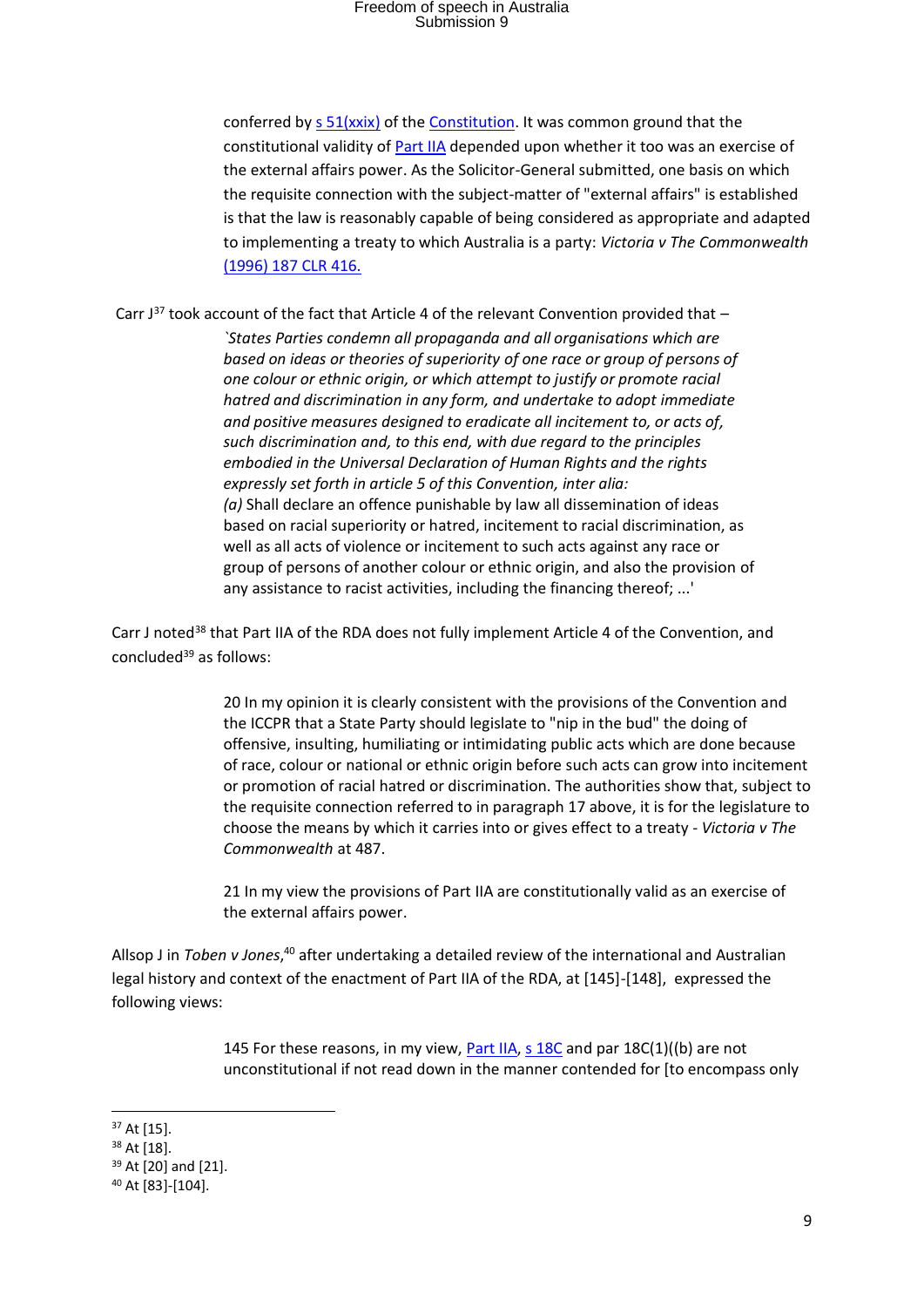the expression of racial hatred], and there is then no requirement to read down  $\frac{1}{2}$ [18C](http://www.austlii.edu.au/au/legis/cth/consol_act/aia1901230/s18c.html) and par 18C(1)(b) in accordance with s [15A](http://www.austlii.edu.au/au/legis/cth/consol_act/aia1901230/s15a.html) of the *[Acts Interpretation Act.](http://www.austlii.edu.au/au/legis/cth/consol_act/aia1901230/)* [Every Act shall be read and construed subject to the Constitution, and so as not to exceed the legislative power of the Commonwealth, to the intent that where any enactment thereof would, but for this section, have been construed as being in excess of that power, it shall nevertheless be a valid enactment to the extent to which it is not in excess of that power.]

146 Whether or not the provisions can be seen as the best method of implementing the obligations in the Convention, or the best balance between the protections intended to be afforded by the Convention and what might be seen to be competing freedoms, are questions for the legislature. Hence the importance of the phrase "*reasonably capable of being considered as* appropriate and adapted" (as opposed to "appropriate and adapted" or perhaps even "reasonably appropriate and adapted").

147 It should be noted that no argument was propounded raising any question of any inconsistency between **Part IIA, [s 18C](http://www.austlii.edu.au/au/legis/cth/consol_act/aia1901230/s18c.html)** or par  $18C(1)(b)$  in its statutory context, with the implied freedom of communication dealt with in *Lange v Australian Broadcasting Corporation* [\[1997\] HCA 25;](http://www.austlii.edu.au/au/cases/cth/HCA/1997/25.html) [\(1997\) 189 CLR 520.](http://www.austlii.edu.au/cgi-bin/LawCite?cit=%281997%29%20189%20CLR%20520?stem=0&synonyms=0&query=racial%20villification)

148 The appropriateness of recognising a balance between freedom of speech and expressions of intimidation and hate is evident even in circumstances of the clearest constitutional guarantee of freedom of speech: see *Virginia v Black*, U.S Supreme Court, 7 April 2003. No such high constitutional hurdle was the subject of argument before us, and not too much can be taken from the American jurisprudence in the context of the First Amendment. Nevertheless, the opinion expressed by Justice O'Connor on behalf of the Court with respect to [Parts I,](http://www.austlii.edu.au/au/legis/cth/consol_act/aia1901230/index.html#p1) II and III recognises the powerful effect of deeply entrenched symbols and habits of intimidation (the Virginia statute there outlawing cross-burning). Here, the balance, save for any question raised by *Lange,* is to be struck by Parliament, as long as the result of its legislative activity conforms with the principles set out in *Victoria v The Commonwealth* and can be seen as a legitimate exercise of legislative power granted by  $s51(xxix)$  of th[e Constitution.](http://www.austlii.edu.au/au/legis/cth/consol_act/coaca430/)

As the High Court concluded in *Lange*, the freedom of communication which the Constitution protects is not absolute. The freedom will not invalidate a law enacted to satisfy some other legitimate end, provided that -

(a) the object of the law is compatible with the maintenance of the constitutionally prescribed system of representative and responsible government; and

(b) the law is reasonably appropriate an adapted to achieving that legitimate object or end.

As was concluded in *Clark*, Sections 18A to 18D amply satisfy the test in *Lange*. The balance is correctly struck between the competing objects of proscribing racial vilification and not inhibiting freedom of speech by the provisions of section 18D, which exempt from the proscription the publication reasonably and in good faith expressions of opinion...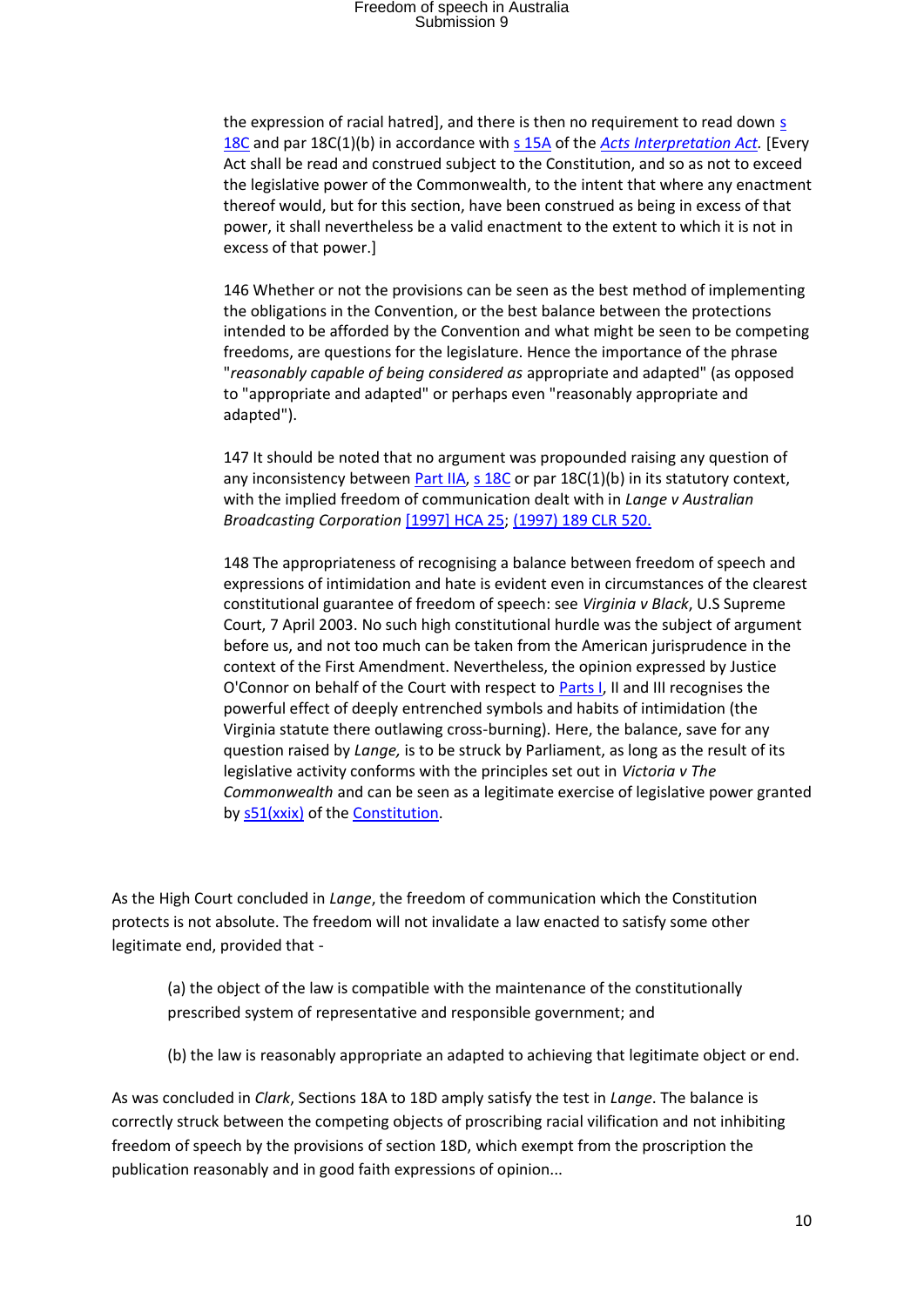Any proposal to eliminate the elements of reasonableness and good faith from the proposed exempted publications, runs counter to the carefully considered common law test for setting the limits of the implied freedom of speech expressed by the High Court in *APLA, Lange, Theophanus*  and *Stephens.*

The ICJ(WA) would urge the Committee not to recommend to the Parliament any amendment to the *Racial Discrimination Act*.

#### *Procedures under Australian Human Rights Act*

Complaints of racial hatred are made by an aggrieved person to the AHRC in the first instance under section 46P of the *Australian Human Rights Commission Act 1986* (Cth).<sup>41</sup> When a complaint is lodged, the Commission is obliged by section 46PD to refer it to the President. When a complaint is referred to the President, the President is obliged by section 46PF to "inquire into the complaint and attempt to conciliate" it; unless the President is satisfied that the person aggrieved does not want the President to start or continue to inquire into it, or the President is satisfied that the complaint has been settled or resolved: section 46PF(5). The President's statutory **obligation** to inquire and conciliate sits alongside the President's **power** to terminate a complaint on any of the grounds set out in section 46P(1), which are:

> (a) the President is satisfied that the alleged unlawful discrimination is not unlawful discrimination;

(b) the complaint was lodged more than 12 months after the alleged unlawful discrimination took place;

(c) the President is satisfied that the complaint was trivial, vexatious, misconceived or lacking in substance;

(d) in a case where some other remedy has been sought in relation to the subject matter of the complaint--the President is satisfied that the subject matter of the complaint has been adequately dealt with;

(e) the President is satisfied that some other more appropriate remedy in relation to the subject matter of the complaint is reasonably available to each affected person;

(f) in a case where the subject matter of the complaint has already been dealt with by the Commission or by another statutory authority--the President is satisfied that the subject matter of the complaint has been adequately dealt with;

(g) the President is satisfied that the subject matter of the complaint could be more effectively or conveniently dealt with by another statutory authority;

(h) the President is satisfied that the subject matter of the complaint involves an issue of public importance that should be considered by the Federal Court or the Federal Circuit Court;

<sup>41</sup> For more on the complaints process, see[: https://www.humanrights.gov.au/complaints-information.](https://www.humanrights.gov.au/complaints-information)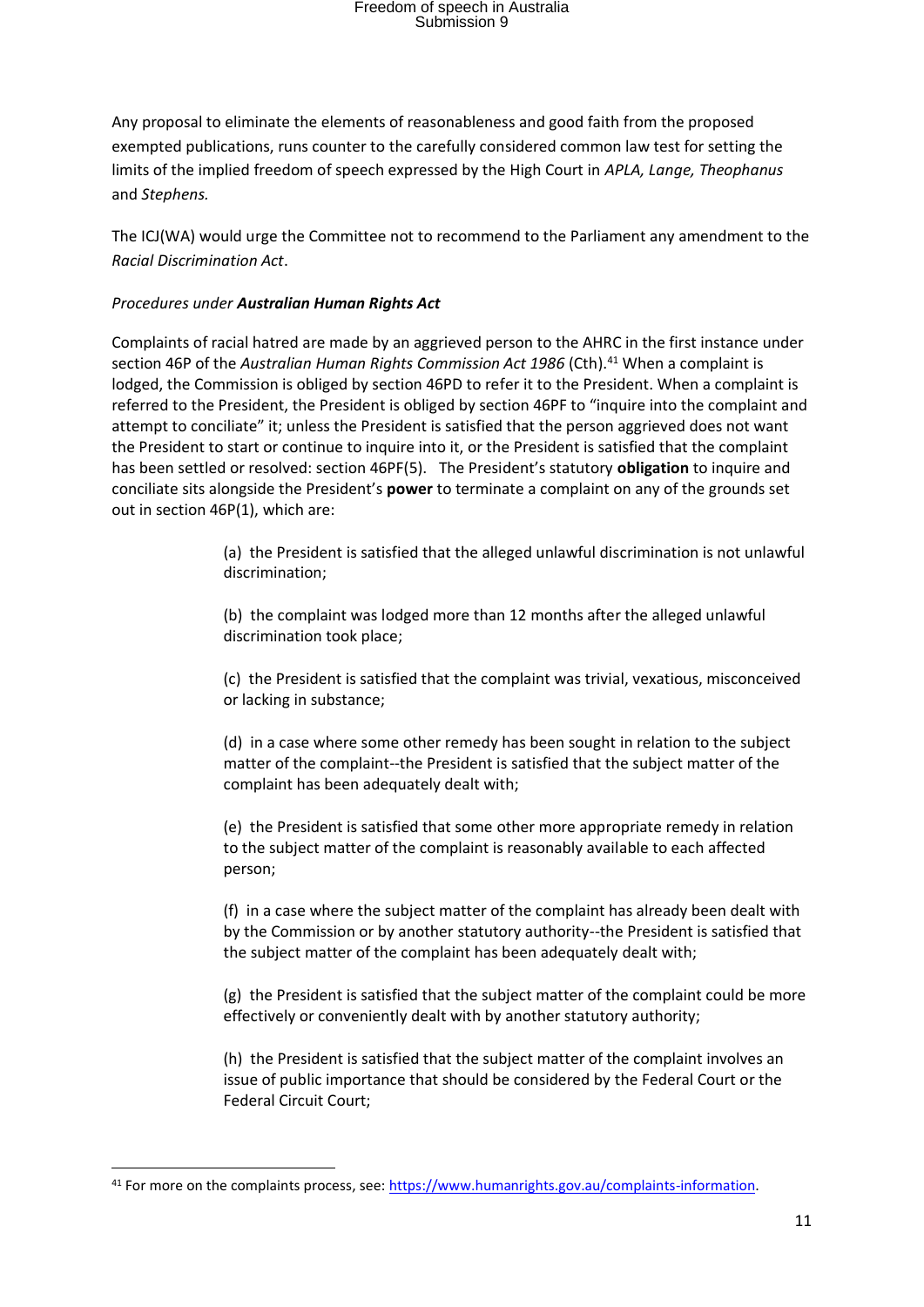(i) the President is satisfied that there is no reasonable prospect of the matter being settled by conciliation.

#### *Prior and QUT case*

A large part of the recent public debate about the effectiveness of the AHRC's procedures has revolved around the events relating to the complaint of Cynthia Prior, a Queensland University of Technology staff member. Concern has been focussed upon the time it has taken to progress the matter and the involvement of students of the University in the process.<sup>42</sup>

This is a highly complex matter which is still in progress and so any analysis of the effectiveness of the relevant RDA and AHRC Act provisions on the basis of this case is, at best, premature.

What is presently on the public record concerning this case is that a complaint was made against 10 parties, including the Queensland University of Technology and members of staff of the University alleging racial discrimination and a breach of section 18C and several students of the University alleging a breach of s 18C in relation to postings on a "QUT Stalkerspace" Facebook page. 43

The AHRC referred the matter to the President and the President conducted an investigation and conciliation of the complaint, as the Commission and President are obliged to do by the AHRC Act sections 46PD and 46PF.

Between May, 2014 and July, 2016 the QUT apparently participated in the investigation and conciliation process on its own behalf and purported to do so on behalf of all other respondent parties, advising the AHRC that it "would like to manage the process" of notifying the students.<sup>44</sup> According to the Vice-Chancellor of the University "good progress towards settlement was made.<sup>45</sup>

In August, 2015 the President exercised the power under section 46PH(1)(i) to terminate the complaint, being satisfied at that point that there was no reasonable prospect of the matter being settled by mediation.<sup>46</sup>

On 20 October 2015 Ms Prior made an application to the Federal Circuit alleging unlawful discrimination by ten respondents, as she was empowered to do by section 46PO(1) and (2) of the AHRC Act within 60 days of the issue of the notice under subsection 46PH(2). The complaint was withdrawn in relation to three parties.<sup>47</sup>

Judge Jarrett of the Federal Circuit Court conducted a Directions Hearing in relation to the matter on 7 December 2015,<sup>48</sup> conducted a hearing on 11 March 2016<sup>49</sup> in relation to applications by the students of the University who were Respondent for summary judgment dismissing the claims against them, and on 4 November 2016 delivered judgment dismissing the claims against them.<sup>50</sup> On 25 November 2016 Ms Prior lodged an appeal against the dismissal orders in respect of two of the

<sup>42</sup> *The Weekend Australian,* November 5-6, 2016, p 1, editorial,

<sup>&</sup>lt;sup>43</sup> Prior v Queensland University of Technology v Others [2016] FCCA 2853.

<sup>44</sup> *The Weekend Australian,* November 19-20, 2016, p 2, quoting from documents provide to one of the students.

<sup>45</sup> *The Weekend Australian,* November 19-20, 2016, p 2, quoting from a letter provided to one of the students.

<sup>46</sup> *The Weekend Australian,* November 12-13, 2016, p 4, quoting from a document provided to one of the students.

<sup>47</sup> *Prior v Queensland University of Technology v Others* [2016] FCCA 2853 at [6].

<sup>48</sup> Transcript\_Jude Jarrett\_BRG900\_2015\_rec 17.11.16.

<sup>49</sup> Transcript\_Jude Jarrett\_BRG900\_2015\_rec 16.11.16; *Prior v Queensland University of Technology v Others*  [2016] FCCA 2853.

<sup>50</sup> *Prior v Queensland University of Technology v Others* [2016] FCCA 2853.